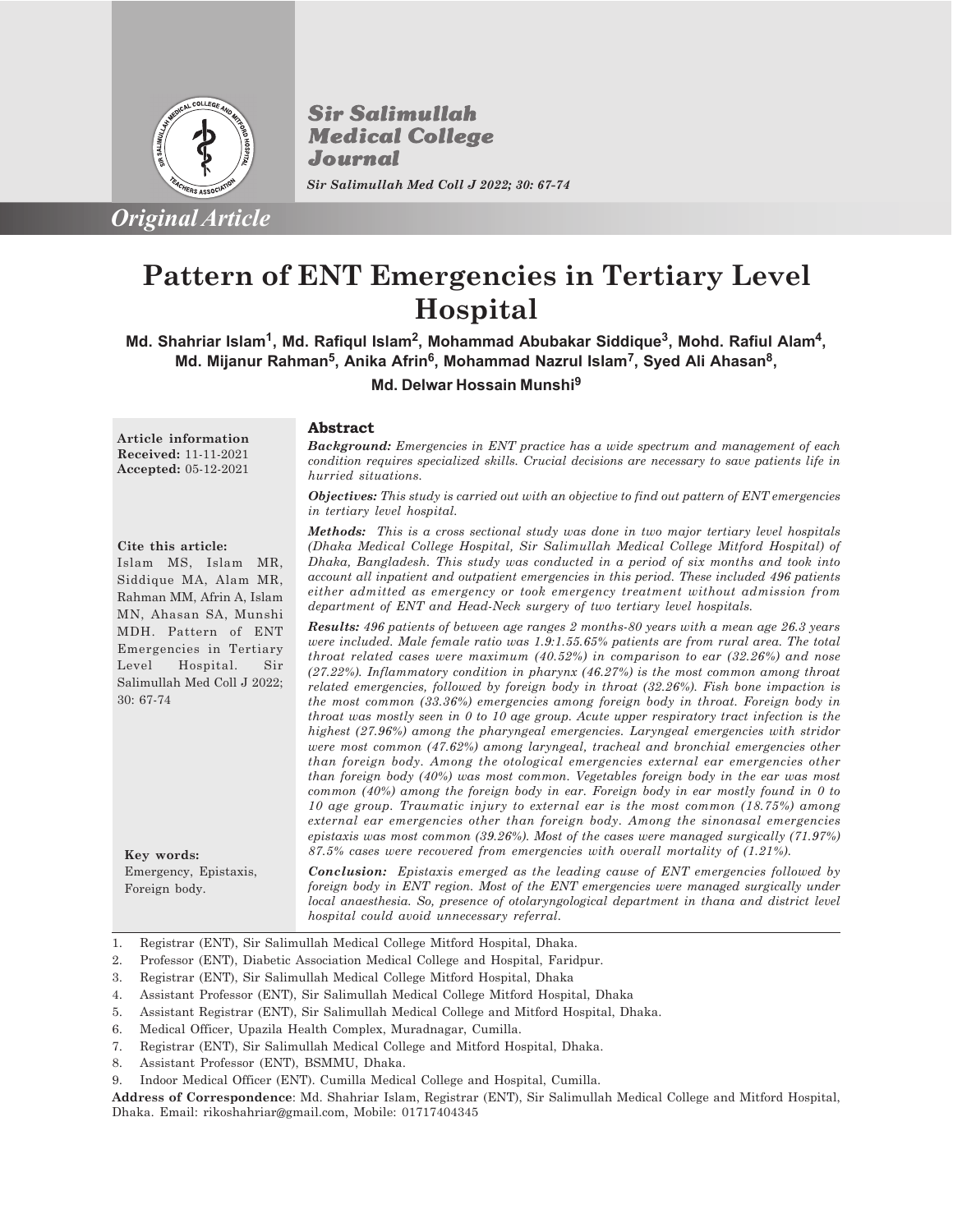## **Introduction:**

ENT emergencies cover a wide spectrum of conditions from life threatening airway obstruction to less urgent foreign body in the ear.<sup>1</sup>The horizon of Otolaryngology and Head-Neck surgery keeps expanding all around the globe. In addition to Ear Nose and Throat mouth cavity, neck, scalp must be within the spectrum of loco regional surgeon. Pleura to dura' is often quoted as being the surgical area that is within the remit of Otolaryngology and Head-Neck surgeon.<sup>2</sup>

The speciality of Otorhinolaryngology is the product of the twentieth century. Otology and Laryngology had quite different origins. The early otologist were surgeons and used the scalped trephine while the early Laryngologists are physicians.<sup>3</sup>

With the increasing incidence of road traffic accident, industrial disaster and insurgency the ENT as well as head neck emergencies are on a rise and thus posing a challenging problem to an attending junior doctor.<sup>4</sup> Among the various diseases some of them are routine and others are 'emergency'. A good deal of clinical skill and judgments is required for diagnosis, evaluation, timely intervention and management of these cases.

The most common ENT emergency requiring intervention is a foreign body in upper aero digestive tract, but other ENT conditions may require emergency surgery eg: severe epistaxis, post tonsillectomy hemorrhage, orbital complication of sinusitis, upper airway obstruction, acute mastoiditis and deep neck space infection.<sup>5</sup>

Although lodgment of a foreign body in the aerodigestive tract is a common accident that most ENT surgeons have to deal with, resulting in morbidity and mortality if urgent actions are not taken.<sup>48</sup>

Children are inquisitive with tendencies to explore their body orifices. In the process they put the FB into the body orifices leading to subsequent swallow or inhalation. Children who are left alone and allowed to feed and possibly talk at the same time are also predisposed. The peak age of occurrence is six months to four years.<sup>49</sup>

Foreign bodies are of grave concern to the surgeon as their removal not only demands a great skill but there is unpredictability in the degree of difficulty of the procedure.<sup>50</sup>

Most of these patients are self-referred, many are referred by the OHNS, some are referred by general practitioners (GP), a few of them come from other hospitals and the rest are referred by

social workers, philanthropist, policeman.<sup>6</sup>

Trauma in the ENT, maxillofacial and Head-Neck region has always kept emergency ENT team on toes round the clock. For preserving life and minimizing disabling disfiguring sequelae trauma in these regions should be treated thoughtfully and sympathetically with intelligent plans as these may compromise the airway, cause head injury or injury to the cervical spine.7,8

Upper aero digestive tract emergencies are commonly caused by foreign body in the larynx and esophagus and are notable causes of morbidity and mortality especially in children and elderly patients.<sup>9</sup> Foreign body in the respiratory tract is fraught with respiratory obstruction and even death, rarely though, especially in infants and children, if not intervened in time.<sup>10</sup>

Considering the changing socio-economic pattern and rapid urbanization, trauma in ENT, maxillafacial and Head Neck region should be added to this list.<sup>11</sup> Cancer in the Head Neck region, strangulation, laryngeal and tracheal injuries are encountered demanding emergency tracheostomy. Many systemic diseases like acute leukemia, bleeding diathesis, diabetes mellitus, hypertension, hemorrhagic fever, septicemia, gullian-burre syndrome (GBS) may also present with ENT emergency condition.<sup>12</sup> Epistaxis remains a common otorinological emergency in most hospital emergency departments with varied manifestations.<sup>13</sup>

Accident with foreign bodies are common in pediatric population.14 More than 65% of visits of elderly presenting to ENT emergency department involve true emergencies.15 Ludwig's angina is known, yet a rear surgical emergency that is potentially life threatening unless early recognized and aggressively treated.16 Cut throat emergency in ENT is also common. Poor socio-economic status and poverty have been associated with high incidence of cut throat injuries.17 Patient of all age will be encountered but there is a significant age distribution for certain related emergencies. This study will reflect overall pattern of ENT emergencies, age and sex distributions, management pattern and outcome of treatment in tertiary level hospital.

## **Materials and Methods:**

This study was a cross-sectional observational study was conducted at the Dept. of Otolaryngology and Head-Neck Surgery, Dhaka Medical College & Hospital, Sir Salimullah Medical College and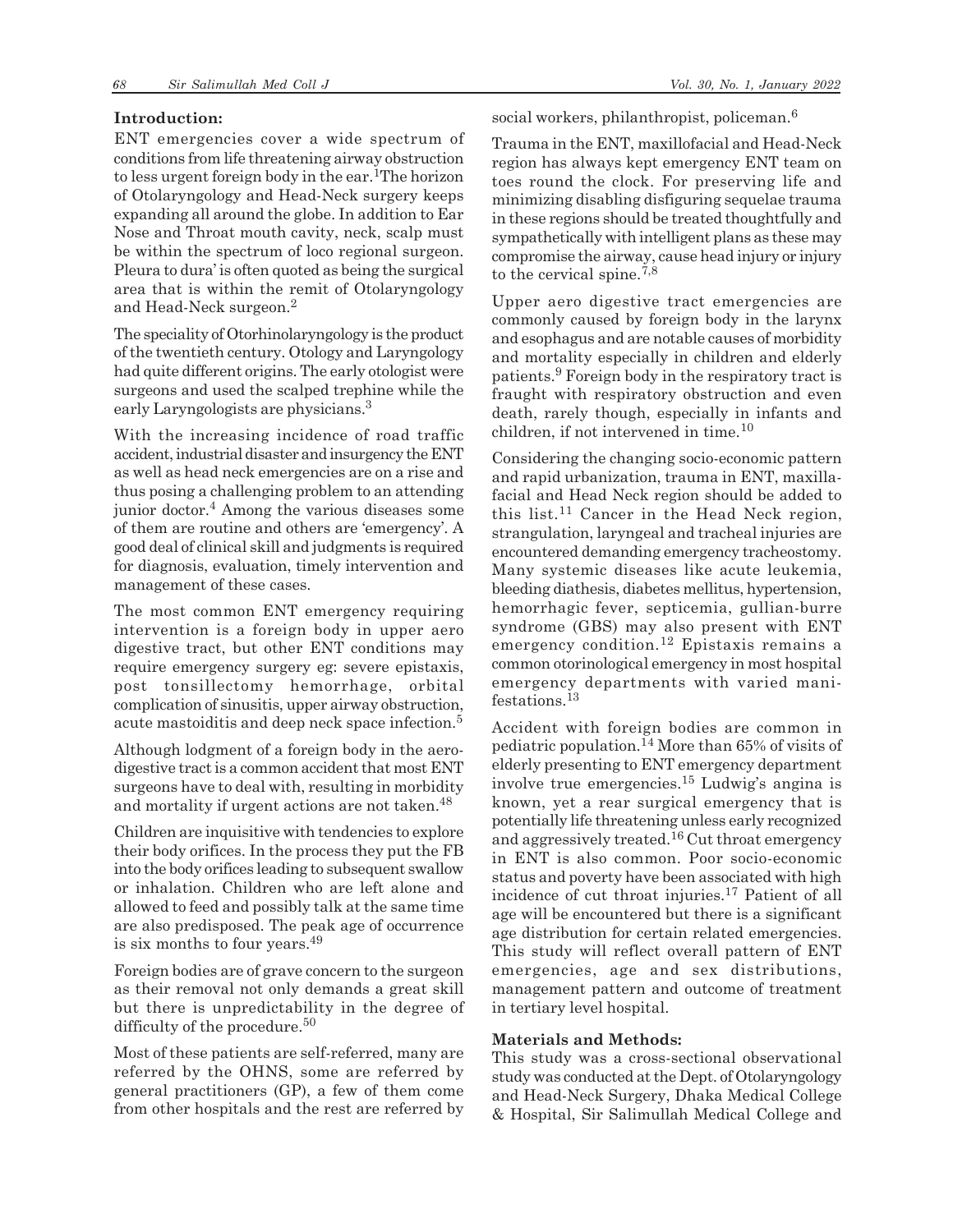Mitford Hospital, Dhaka. The study was carried out from 24th April 2013 to 23th October 2013. (6 months). For better statistical analysis maximum numbers of samples were taken. All the patients with ENT Emergencies admitted or treated in these places of study during the study period constituted the study population. probability convenient and purposive sampling technique was used for collecting sample. A total number of 496 patients who matched the inclusion criteria were taken as sample. With proper ethical consideration after taking an informed consent all the selected patient was interviewed, examined and investigated. All the information and data were recorded and compiled in a structured data sheet. All the data was analyzed by a standard statistical methods and computer SPSS software.

**Table I** *Age distribution of patient(n=496)*

| Age                      |    | Sex |          | No. of Percentage |
|--------------------------|----|-----|----------|-------------------|
| Distribution Male Female |    |     | Patient  | $(\%)$            |
| (years)                  |    |     | $(n=50)$ |                   |
| $0 - 10$                 | 62 | 46  | 108      | 21.77             |
| 11-20                    | 68 | 34  | 102      | 20.56             |
| 21-30                    | 82 | 38  | 120      | 24.19             |
| 31-40                    | 42 | 18  | 60       | 12.10             |
| 41-50                    | 34 | 14  | 48       | 9.67              |
| 51-60                    | 18 | 14  | 32       | 6.45              |
| 61-70                    | 14 | 06  | 20       | 4.03              |
| $71+$                    | 04 | 02  | 06       | 1.21              |



**Fig.-1:** *Pie chart showing time of presentation of patient(n=496)*

| <b>Table II</b>                                     |
|-----------------------------------------------------|
| Anatomical location of $ENT$ Emergencies( $n=496$ ) |

| Anatomical location | Number   | Percentage |  |
|---------------------|----------|------------|--|
|                     | of cases | (%)        |  |
| Throat              | 201      | 40.52      |  |
| Ear                 | 160      | 32.26      |  |
| <b>Nose</b>         | 135      | 27.22      |  |
| Total               | 496      | 100        |  |

| 'able II |  |
|----------|--|
|----------|--|

*Types of foreign body in throat according to different age group (n=66)*

| Type of FB         | Age<br>Group          |                 |                 |                 |           |                              |                 | Total<br>$No.$ (%) |          |
|--------------------|-----------------------|-----------------|-----------------|-----------------|-----------|------------------------------|-----------------|--------------------|----------|
|                    | $0 - 10$<br>$No.(\%)$ | 11-20<br>No.(%) | 21-30<br>No.(%) | 31-40<br>No.(%) | $41 - 50$ | 51-60<br>$No.$ (%) $No.$ (%) | 61-70<br>No.(%) | $71+$<br>No.(%)    |          |
|                    |                       |                 |                 |                 |           |                              |                 |                    |          |
| Meat bone          | 0(0)                  | 1(11.1)         | 3(27.3)         | 2(20)           | 1(14.3)   | 2(28.6)                      | 1(16.6)         | 0(0)               | 10(15.2) |
| Coin               | 12(85.7)              | 4(44.4)         | 0(0)            | 0(0)            | 0(0)      | 0(0)                         | 0(0)            | 0(0)               | 16(24.2) |
| Denture            | 0(0)                  | 0(0)            | 0(0)            | 1(10)           | 3(42.9)   | 3(42.9)                      | 4(66.6)         | 1(50.0)            | 12(18.2) |
| Laryngotracheal FB | 0(0)                  | 0(0)            | 0(0)            | 0(0)            | 0(0)      | 0(0)                         | 0(0)            | 0(0)               | 0(0)     |
| Broncheal FB       | 0(0)                  | 0(0)            | 0(0)            | 0(0)            | 0(0)      | 0(0)                         | 0(0)            | 0(0)               | 0(0)     |
| No foreign body    | 0(0)                  | 0(0)            | 2(18.2)         | 2(20)           | 1(14.3)   | 1(14.3)                      | 0(0)            | 0(0)               | 6(9.1)   |
| Total              | 14(100)               | 9(100)          | 11(100)         | 10(100)         | 7(100)    | 7(100)                       | 6(100)          | 2(100)             | 66(100)  |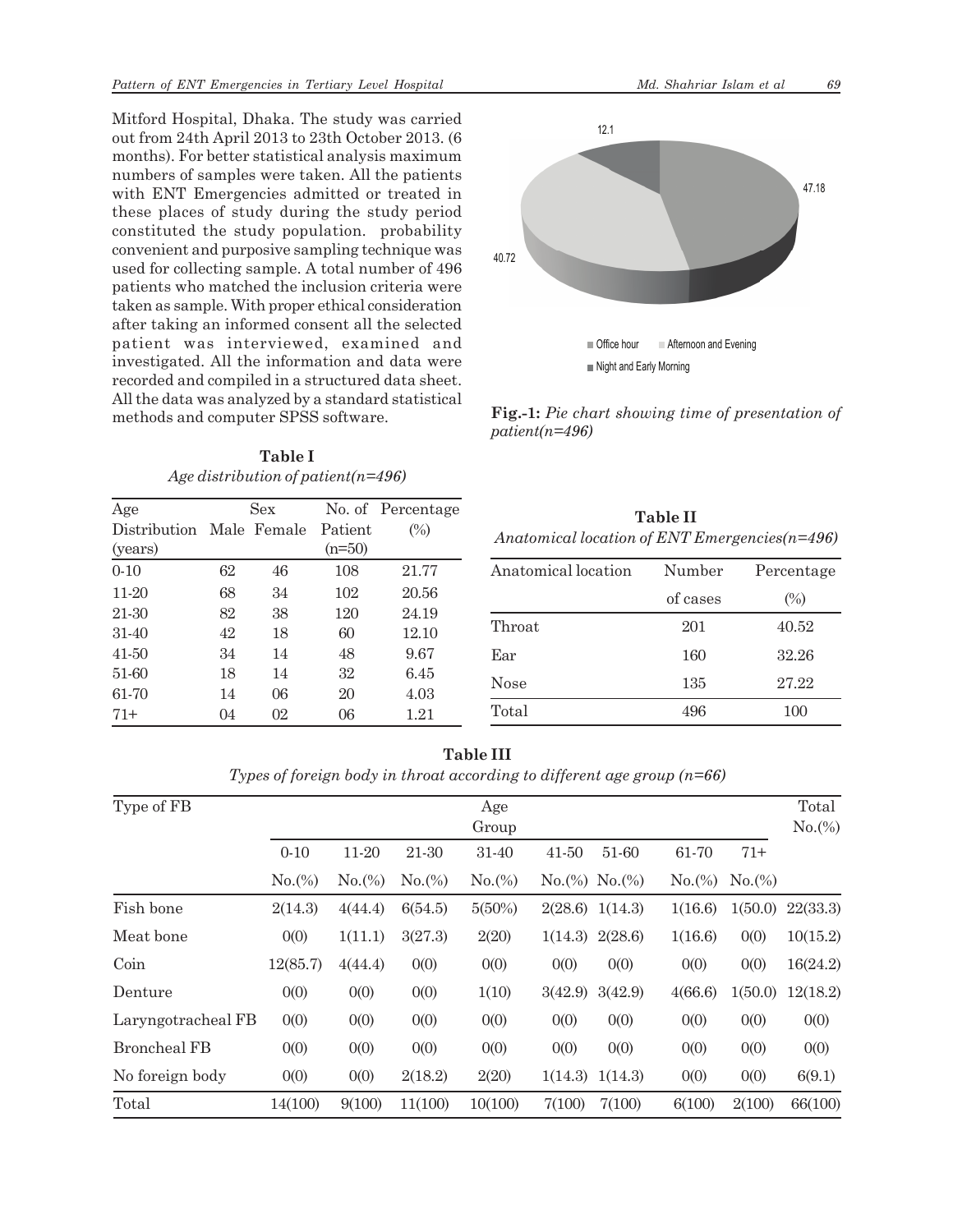

**Fig.-2:** *Management pattern of ENT Emergencies: (n=496)*

**Table IV**

| Pattern of Anesthesia $(n=347)$ |     |                       |  |  |  |  |
|---------------------------------|-----|-----------------------|--|--|--|--|
| Anesthesia pattern              |     | Number Percentage (%) |  |  |  |  |
| Local anesthesia                | 221 | 63.69                 |  |  |  |  |
| General anesthesia              | 62  | 17.87                 |  |  |  |  |
| Without anesthesia              | 64  | 18.44                 |  |  |  |  |

**Table V** *Outcome of treatment(n=496)*

| Outcome of Treatment       |     | Number Percentage |
|----------------------------|-----|-------------------|
| Recovery                   | 434 | 87.5              |
| Transfer to another unit   | 16  | 3.23              |
| Transfer to other hospital | 06  | 1.21              |
| <b>DORB</b>                | 25  | 5.04              |
| Absconded                  | 09  | 1.81              |
| Death                      | 06  | 1.21              |

## **Discussion:**

In this study 496 patients made up of 324 males and 172 females were included in this study. These patients were taken from department of ENT and Head-Neck Surgery of two tertiary level hospital (Dhaka Medical College & Hospital, Sir Salimullah Medical Collage & Mitford Hospital, Dhaka). These patients either admitted as emergency or took emergency treatment without admission. Study was done during period of 24th April, 2013 to 23th October 2013.This study was conducted to find overall pattern of ENT emergencies in tertiary level hospital because there is hardly any study of the overall pattern of ENT emergencies in our country<sup>2,30,31</sup> and only in a few in other countries.1,12,18,27,29,32 On the other hand socioeconomical condition, health service, referral

system of other countries are quite different from our country.

The average age in this study was 26.3 years which correlates with three such studies done in Bangladesh<sup>2, 30, 31</sup> and one in Ghana.<sup>18</sup> They found average age was 27.8years, 27.8 years,26.8 years and 25.5 years respectively. The male female ratio was 1.9:1 whereas overall male female ratio in Bangladesh is  $1.1:1^{33}$ . This reflect men's higher involvement in movement, violence, RTA and inflammatory diseases. This is also reality that woman's complaints are often ignored and men are more privileged in seeking medical service. This explained such male predominance is this study.

The overall rural and urban population ratio in Bangladesh is 79.9:20.1.33 In our study the urban people is about 55.65% and rural people is about 44.35%. As these two tertiary level hospitals are situated in urban area, urban people have easy accessibility in comparison to rural people.

In our study most patient is from middle socio economical class (51.91%), followed by lower socio economical class (39.31%). This reflect that higher socio economical class people has easy accessibility to private hospital and clinic compared to lowerand middle-class people.

In Bangladesh scenario foreign body impaction in ENT region is common emergency. In western setup most serious emergency cases may result from shortness of breath and bleeding.34 History and clinical examination are required for diagnosis of foreign body in ENT region. Sometimes radiography and imaging are required to diagnose deep seated foreign body in pharynx, oesophagus and larynx. Repeat X-ray was needed immediately before surgery if general anesthesia if planned for foreign body removal. General anesthesia was required in children for foreign body removal and also for pharyngeal, oesophageal and bronchial foreign body.

In our study throat related emergencies were maximum (40.52%) followed by Ear (32.26%) and nose (27.22%) related emergencies. A study done in rural medical college of India where otological cases were maximum (42.41%) in comparison to nose (28.98%) and throat (28.60%).<sup>26</sup> This is because otological cases are common in rural area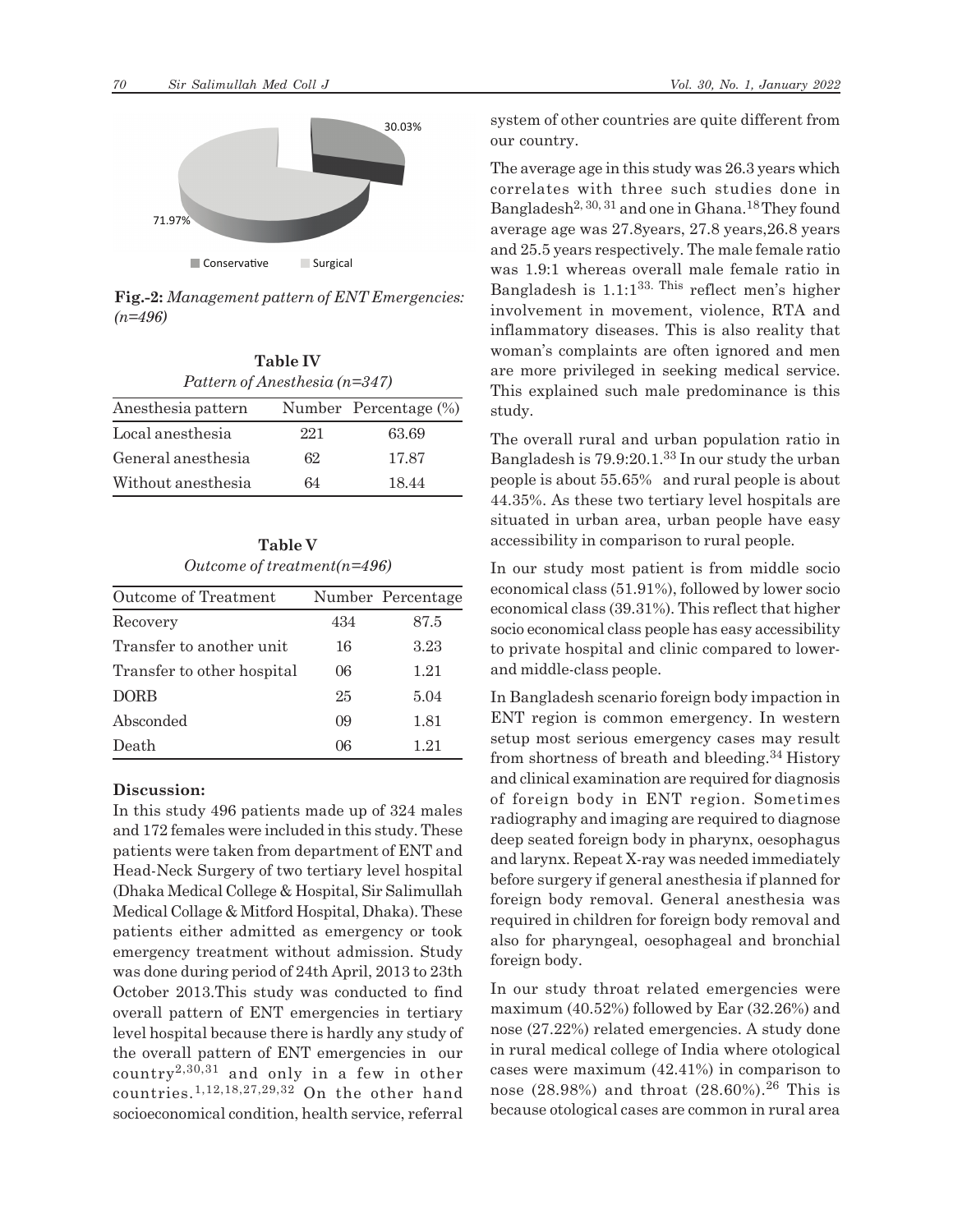where people bathing in ponds and river water. On the other hand, our study was conducted in tertiary level hospital situated in Dhaka city where throat related emergencies are most.

In our study inflammatory conditions in throat is the most common among throat related emergencies followed by foreign body in ear. These correlates with the study done in India where they found inflammatory condition and foreign body impaction are main emergencies in throat.<sup>26</sup>

Fish bone impaction is the most common emergency among foreign body in the throat. In our study fish bone impaction in throat was 7.2% among different types of foreign body in throat which correlates with the study done in India.<sup>4</sup> A study done in Hongkong where they found fish bone impaction was 79.8% among the foreign body in throat which correlates with our study.35 In Bangladesh most of the people are fish lover and that is why fish bone impaction in aero-digestive tract is the most common emergency in our study. Fish bone impaction commonly occurs in adult<sup>39</sup> irrespective of age and sex of the patient. History of fish bone impaction is resent onset but sometimes they present with old retained foreign body with complication. Sometimes fish bone impaction was not found in spite of detailed clinical examination and even X-ray can't find the foreign body.

Coin impaction in throat is another common ENT emergency and they are found mainly in children. In our study meat bone impaction was 7.69%, coin impaction was 12.30% and denture in esophagus was 8.46% among the foreign body in throat which correlates with the study done in India.<sup>4</sup> All oesophagial foreign body need urgent oesophagoscopy and removal under general anesthesia. Oesophagoscopy is difficult and fatal accidents can occur by slightest trauma due to thinness of the oesophagial wall.<sup>40</sup>

Among the Pharyngeal emergency, inflammatory condition in pharynx was the most common emergency. We found acute tonsillitis and acute pharyngitis is the highest (26.09%) among the pharyngeal emergencies. In Brazil some researchers found tonsillar infection/ inflammations as the commonest etiological factor of upper aero digestive tract emergencies.<sup>36</sup> Besides in a study done in Greece acute tonsillitis and pharyngitis were the commonest cause of upper aero digestive tract emergencies.37 Furthermore another study reported that inflammation/infective causes were placed in the 3rd position.38 However, these researchers studied otolaryngological emergencies which encompass aerodigestive emergencies.

Upper respiratory tract obstruction due to laryngeal and pharyngeal malignancy needs immediate tracheostomy. Sudden apnoea may occur during tracheostomy and patient may die during the procedure. Tracheobronchial foreign body is one of the major causes of morbidity and mortality in pediatric age group.41 Many patients with laryngeal foreign body are extremely dyspnoeic.<sup>40</sup>

In our study otological emergency was 32.26%. In one Russian study these constituted of 28% of the total hospitalized ENT patients.42 In our study earache is the most common clinical presentation. CSOM with acute exacerbation (active stage) was most common ear related emergency. In a study done in India where most common ear emergencies were earache due to impacted wax, ASOM, foreign body ear and trauma/injury.26 One italic study reported that ASOM comprised of one third of problem seen in pediatric practice during first five years of life.43 Other common ear related emergency in our study were impacted wax and associated otitis externa.

Among foreign body in ear vegetables foreign body was most common. They are usually found in children below the age of ten years. Foreign body was mostly found in right ear as most of the children are right-handed.

Traumatic injury to external ear is the most common among the external ear emergency other than foreign body. This reflects increase violence in society and increase incidence of RTA and other accidents.44 Ear trauma is one of the components of head injury and bleeding from ear is the presenting features of most cases.

Among sinonasal emergency epistaxis was the most common in our study. The prevalence of epistaxis in random sample of population was found in one study to be between 10% and 12%.<sup>45</sup>

Most of the patients with ENT emergencies were managed surgically and mostly under L/A (63.69%)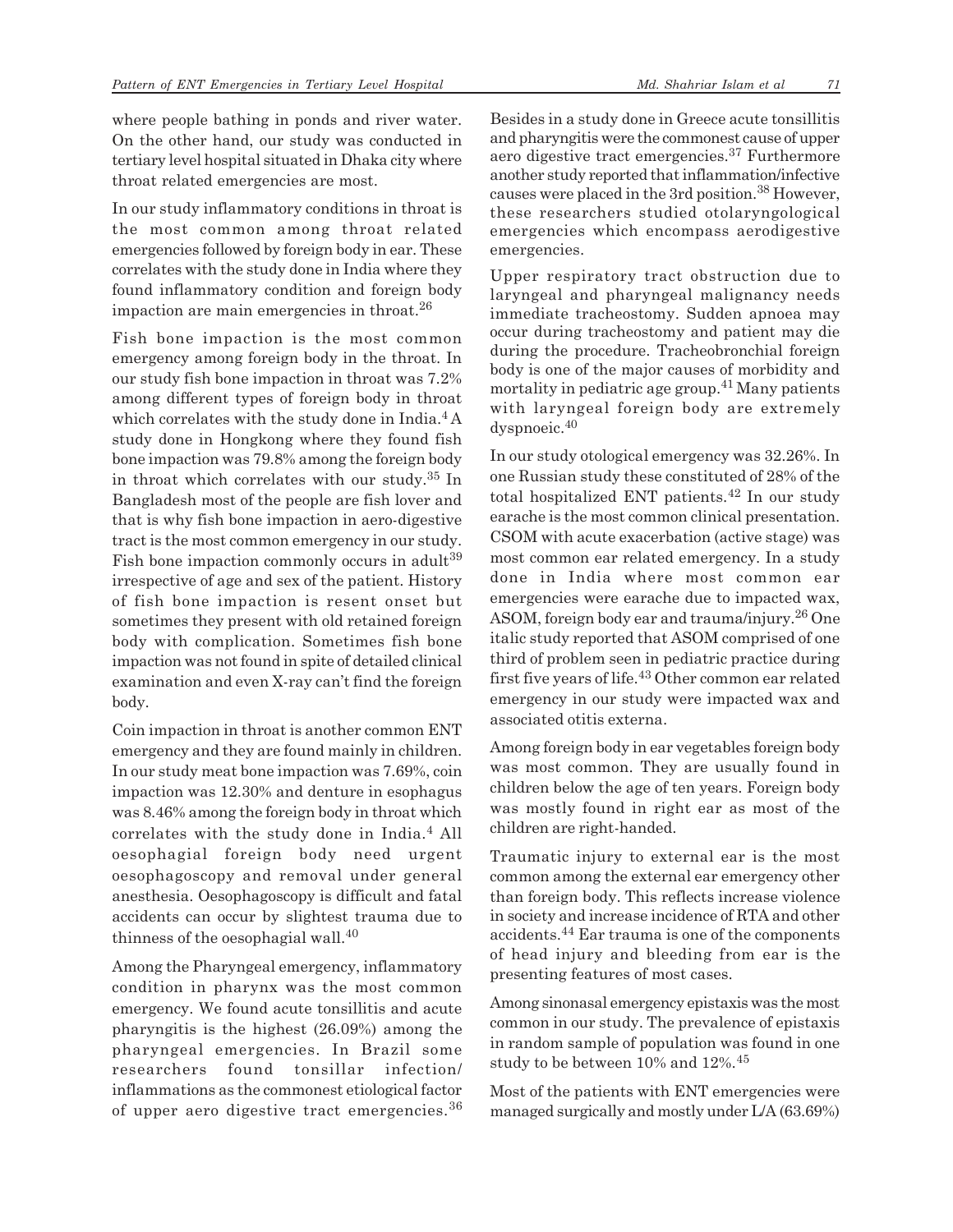and without anesthesia (18.44%), only a few (17.87%) needed G/A. This reflects an observation that most of them could be managed in Thana and District hospitals if trained manpower is available in those hospitals. Similar observation found in three such study done in Bangladesh 2,30,31 and surprisingly, these also correlates with the study done in India, Ghana and Spain.27,18,29

In our study, 87.5% patients were discharged on recovery and/or emergency services were given without admission.12% of patient need multidisciplinary action and 3.23% patients transferred to other discipline. Multidisciplinary management was done in collaboration with mostly dental surgeons, neurosurgeons and ophthalmologist. Other study done in Bangladesh which correlates with this finding.<sup>2, 30, 31</sup> This also described in different text and journals even from very ancient period.27,46,47 Transfer to other hospitals were mainly due to impaction of FBs in tracheobronchial tree. A number of patients left the hospital on risk bond. This is because some patients preferred private hospital to government hospital. This may be related to overcrowding of government hospitals, overestimation of service of private hospitals, the financial and social status of the patients. Only a few patients mostly police cases left the hospital unnoticed. Mortality rate was 1.21% which correlates with the study done in Africa where mortality of admitted ENT emergencies were 2.7%.18 The causes of mortality well correspond with the common causes of death in ENT emergencies.18,27,29,30,31

So, pattern of ENT emergencies in these three tertiary level hospitals mimic the related studies and literatures throughout the world. Little dissimilarity and their causal factors are explained from our country's perspective.

## **Conclusion:**

This study brings into light the pattern of ENT emergencies in two important tertiary level hospitals of Dhaka city but may not necessarily be representative of the whole country Young males are the most common victims. Common presenting time is mostly in office hours. Urban people are most common victims. Most of the patients are from middle socio-economical class. Throat related emergencies were maximum followed by ear and sinonasal emergencies. Epistaxis emerged as the leading cause of ENT emergencies followed by foreign body in ENT region. Among the throat related emergencies, pharyngeal emergencies (inflammatory and injury) other than foreign body was most common. Among ear related emergencies, diseases of external ear other than foreign body was most common. Epistaxis was most common sino-nasal emergencies. Most of the ENT emergencies were managed surgically under local anesthesia and without anesthesia. So, presence of otolaryngological department in thana and district level hospital could avoid unnecessary referral, patient's suffering, mortality, morbidity etc. A substantial number of ENT emergencies require multidisciplinary management mostly with dental surgeon, neurosurgeon and thoracic surgeon. A few mortality and referral to other hospital could be avoided if proper paediatric instruments and thoracic surgeon were available in tertiary level hospital.

It helps us to know the management qualities of ENT emergencies in these two tertiary level hospitals of Dhaka city but can't be representative of whole country. So, broad-based, elaborate, countrywide study will be needed for more precise and comprehensive results.

#### **References:**

- 1. Srikumar S, Aneesh KMK, Thompson AK, Pothula VP, Kumar BN. Improving management of ENT emergencies in a DGH. Lancet. 2001 ;( 358):173-180.
- 2. Islam MM, Dev H, Chowdhury ZH, Mahamood SS. Pattern of ENT emergencies in tertiary referral hospital of Sylhet. Jalalabad medical Journal 2005; 2(2):51-7.
- 3. Weir N. Introduction, Otolaryngology-An illustrated History. Hutter worth & co Ltd.1990:1-9.
- 4. Shah S, Chanda S, Mondol PK, Das S, Misha S, Rashid MA et al. Emergency Otorhinolaryngological cases in medical college, Kolkata-a statistical analysis. Indian journal of otolaryngology and head-neck surgery 2005; 57(3):219-25.
- 5. Bleach NR, Mady SMH, Williamson PA. Ann R Goll Surg Engl 1994; 76:335-8.
- 6. Huang SE and et al. An epidemiological study of Otolaryngologic emergency diseases. chung-Hua-Hsuesh-Tsa-Chis-Taipei 1991,Dec;48(6):456-461.
- 7. Core Curriculum Syllabus: Emergencies in Otolaryngology and Head-Neck Surgery. Baylor college of Medicine 2005.
- 8. Perkin CS, Juniper RP. Maxillofacial injuries. In: Russel RCG, Williams NS, Bulstrode CJK, eds. Bailey & Love's Short Practice of Surgery.24th Edition. London: Arnold publication; 2004:664-73.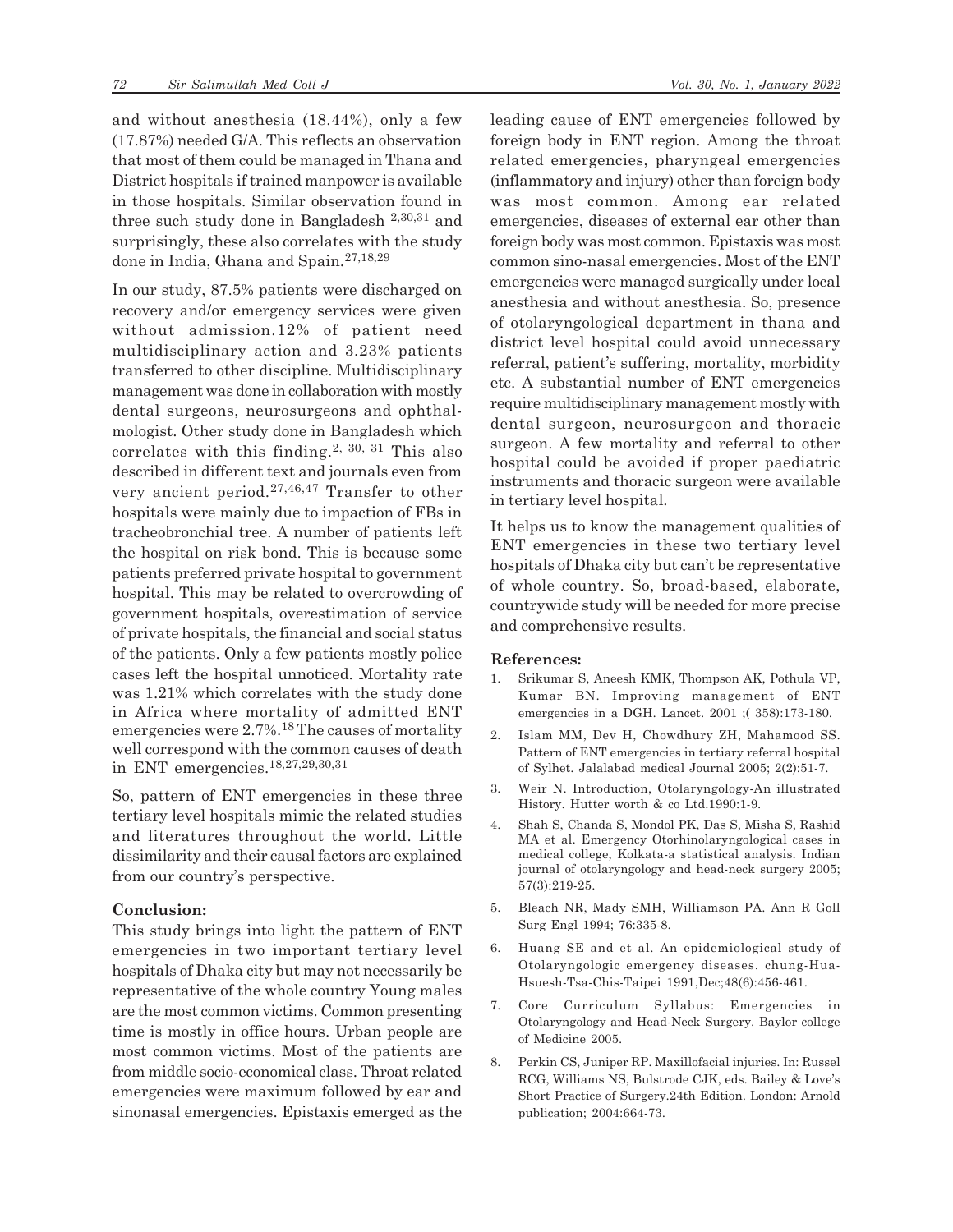- 9. Onotai LO, Ibekwe MU.A survey of Upper Aerodigestive tract emergencies seen in a Nigerian Tergiary Hospital. International journal of Medicine and medical sciences 2012; 2167-0447; 2(4):092-096.
- 10. Ghosh P. Foreign body in Ear, Nose and Throat (prediction and Management).IJO and HNS 1999; August: 2-5.
- 11. Juniper RP. Maxillofacial Injuries. In: Russel RCG, Willium NS, Bulstrode CJK, eds. Bailey & Love's Short Practice Of Surgery;23rd Edition. London: Arnold Publication; 2000:599-607.
- 12. Beasley N, Honda A, Jones A, Turner K, Surgical emergencies: Ear,Nose&throat emergencies. BMJ Careers 2004:121-27.
- 13. Iseh KR, Mahammad Z. Pattern of Epistaxis in Sokoto, Nigeria:A review of 72 cases. Annals of African Medicine 2008; 7(3):107-11.
- 14. Nogo A, Ng KC, Sim TP. Otorhinolaryngeal foreign bodies in children presenting to the emergency department. Singapur Med J 2005; 46(4):172-78.
- 15. Dagan E, Wolf M, Migiro VL. Why do Geriatric patients attend otolaryngology emergency room? IMAJ 2012,October;14:633-36.
- 16. Hasan W, Leonard D, Russel J. Ludwig's angina-a controversial surgical emergency; how we do it. International Journel of otolaryngology 2011:231-816.
- 17. Onotai LO, Ibekwe U. The pattern of cut throat injuries in the University of Port-Harcout Teaching Hospital, Porth-Harcourt Teaching Hospital, Portharcourt. Niger J. Med 2010; jul-sep; 19(3):264-6.
- 18. Kitcher ED, Jangu A, Baidoo K. Emargency Ear,Nose and Throat Admission at Korle-Bu Teaching Hospital. Ghana Med J 2007 March; 41(1):9-11.
- 19. Lopez AM, Garcia SA, Herranz GJ, Lopez BG, Martinez VJ. Appropiateness emergency hospital admission at an ORL survices of a third level hospital. Acta Otorrinolaringol Esp 1993,Jan-Feb;44(1):31-4.
- 20. Timsit CA, Bouchene K, Olfatpour B, HermanP,Tran BHP. Epidemiology and clinical finding in 20,563 patients attending the Lariboisiere Hospital ENT adult Emergency clinic. Ann otolaryngol Chir Cervicofac 2001,Sep;118(4):215-24.
- 21. Gallo A, Moi R, Minni A, Simonelli M, DeVincentiis M. Otolaryngology Emergency Unit care: the experience of a large university hospital in Italy. Ear Nose Throat J 2000,Mar; 79(3):155-8,160.
- 22. Wheatley AH, Temple RH, Camilleri AE, Jones PH.ENT open access clinic: an audit of a new service. J Laryngol Otol 1999 July;113(7):657-60.
- 23. Perez OJ, Rivares EJ, Leache PJ, Fernandez LR, Marin GJ, Sevil NJ, Mateo BA. An outpatient study in ENT(Otorhinolaryngology) emergencies at a general hospital. Acta Otorrinolaringol ESP 1995, Jul-Aug;49(4):298-304.
- 24. Herve JF, Wiorowski M, Chultz PS, Chembers O, Lannoy L, Rakotobe H.ENT Resident activity in the Strasbourg Hospital ENT Emergency Clinic.[online]. http://www.em-consulte.com/article/78231/alcrtePM (accessed september 2013).
- 25. Pal'chun VT, Kuneklskaia NL, Kislova NM. Emergency diseases of the Larynx and Pharynx (compertative statistics). Vestn Otorinolaringol 1999;(1):35-8.
- 26. Barman D, Maridal S, Goswami S, Hembram R. Three year audit of the emergency patients in the department of ENT of a rural medical collage J. Indian Med Assoc 2012 Jan;110(6):370-4.
- 27. Pino RV, Rejas UE, Keitugwa YT, Alcaraz F, Trinidad RG et al. Descriptive study of 21804 ENT emergencies in a third level hospital. An Otorrinlaringol Ibero Am 2003;30(3):237-45.
- 28. O'Driscoll K, Donnelly MJ, Meshane DP, Burns H. An audit of the ENT casualty service at the Royal Victoria Eye and Ear Hospital. IrJ Med Sci 1993 Nov;162(11): 462-5.
- 29. Kumar S, Gulati A. Pediatric Emergencies in otolaryngology in a Metropolitiancity. Indian Pediatrics 1999; 36:1256-1258.
- 30. Shaheen MM. Pattern of ENT Emergencies in Chittagong Medical Collage Hospital-One year retrospective study [Dissertation],Dhaka:BCPS.2001.
- 31. Khan MAM. An Overview of ENT emergency in Dhaka Medical Collage Hospital-One year retrospective study. [Dissertation].BCPS.2004.
- 32. Winters M. Evidence based Diagnosis and Management of ENT emergencies. Medscape Emergency Medicine; 2007.
- 33. Statistical year book of Bangladesh 2005, Bangladesh Bureau of Statistics; 2005:24.
- 34. Cancura W. Otorhinolaryngoscopic emergency in Practice. Wein Med Wochenschar (German) 1982; 132:357-9
- 35. Chiu HS, Chung CH. Management of foreignbodies in throat: an emergency department's perspective. Hongkong J. emerg. med 2002; 9:126-130.
- 36. Furtado PL, Nakanishi M, Rezenden GL, Granjeiro RC, DeOliveira TS. Clinic-epidemiological analysis of an otorhinolaryngology emergency unitcare in a tertiary hospital. Brazil J Otorhinolaryngol 2011; 77(4):426-431.
- 37. Vasileiou I, Giannopoulos A, Klonaris C, Vlasis K, Marinos S, Koutsonasios I et al. The potential role of primary care in the management of common ear, nose or throat disorders presenting to the emergency department in Greece. Qual Prim Care. 2009.17(2): 145-8.
- 38. Huanq SE, Hung HY, Wang JH, Jou WB, Lin WS. An epidemiological study of otolaryngologic emergency diseases. Zonqhua Yi Xue Za Zhi (Taipei) 1991; 4(6): 456-61.
- 39. Lannigan FI, Newbegin CI, Terry RM. An unusal subcutaneous neck lump. J Laryngol Otol 1985; 102: 385-6.
- 40. Jackson C, Jackson CL, Foreign bodies in air and food passages: In Broncho esophagology: W.B.Saunders & CO:Philadelphia & London;1950:13-34.